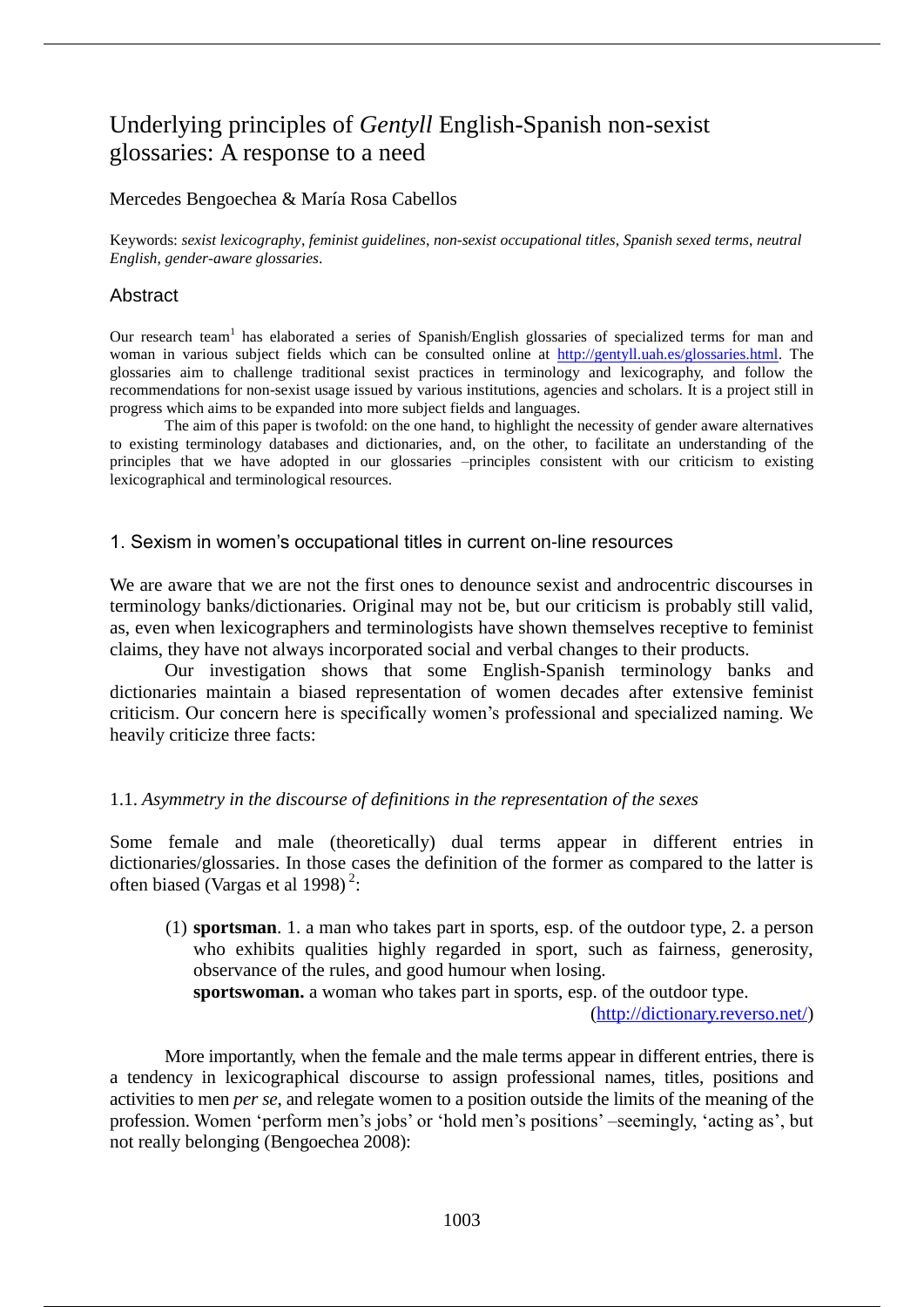(2) **steward.** 1. a person who administers the property, house, finances, etc., of another; 2. a person who manages the eating arrangements, staff, or service at a club, hotel, etc.; 3. a waiter on a ship or aircraft; 4. a mess attendant in a naval mess afloat or ashore; 5. a person who helps to supervise some event or proceedings in an official capacity

**stewardess**. A woman who performs a steward's job on an aircraft or ship.

(http://dictionary.reverso.net/)

(3) **alcaldesa.**1. f. Mujer que ejerce el cargo de alcalde. [**mayor-**fem. 1. fem. A woman holding the office of mayor-masc.] **alcalde.** 1. m. Presidente del ayuntamiento de un pueblo o término municipal, encargado de ejecutar sus acuerdos, dictar bandos para el buen orden, salubridad y limpieza de la población, y cuidar de todo lo relativo a la Policía urbana. Es además, en su grado jerárquico, delegado del Gobierno en el orden administrativo. [**mayor**masc. 1. masc. President-he of the town hall of a village or municipal territory, in charge of executing his agreements, dictating edicts for the order, salubriousness and cleanliness of the town, and taking care of matters related to the municipal police. He is also, hierarchically speaking, a delegate of the Government in the administrative order.]

(http://buscon.rae.es/draeI/)

Some other times, the male term is provided as universal, leaving aside the female term as subordinate:

(4) **mayor**. The most important elected official in a town or city **mayoress**. A woman mayor

(http://www.macmillandictionary.com/)

## 1.2. *Male as representative of human activities*

In bilingual dictionaries/terminology banks, this androcentric approach reveals itself in occupational titles in two ways:

1.2.1. *For Spanish, women's naming is not normally provided*. Bilingual, trilingual or multilingual terminology banks available for translation into Spanish (or into other languages, such as French) tend to subsume women to men by providing the masculine term for person denomination:

(5) (EN) managerial employee / (ES) empleado de gestión / (FR) cadre

(http://wtoterm.wto.org/)

(6) (EN) border worker / (ES) trabajador fronterizo

(http://www.imf.org/external/np/term/esl/pdf/glossarys.pdf)

Androcentric orientation can be found even in English for compound nouns with  *man/-woman*:

(7) (EN) bondsman / (ES) aval, avalista

(http://www.spanish-translator-services.com)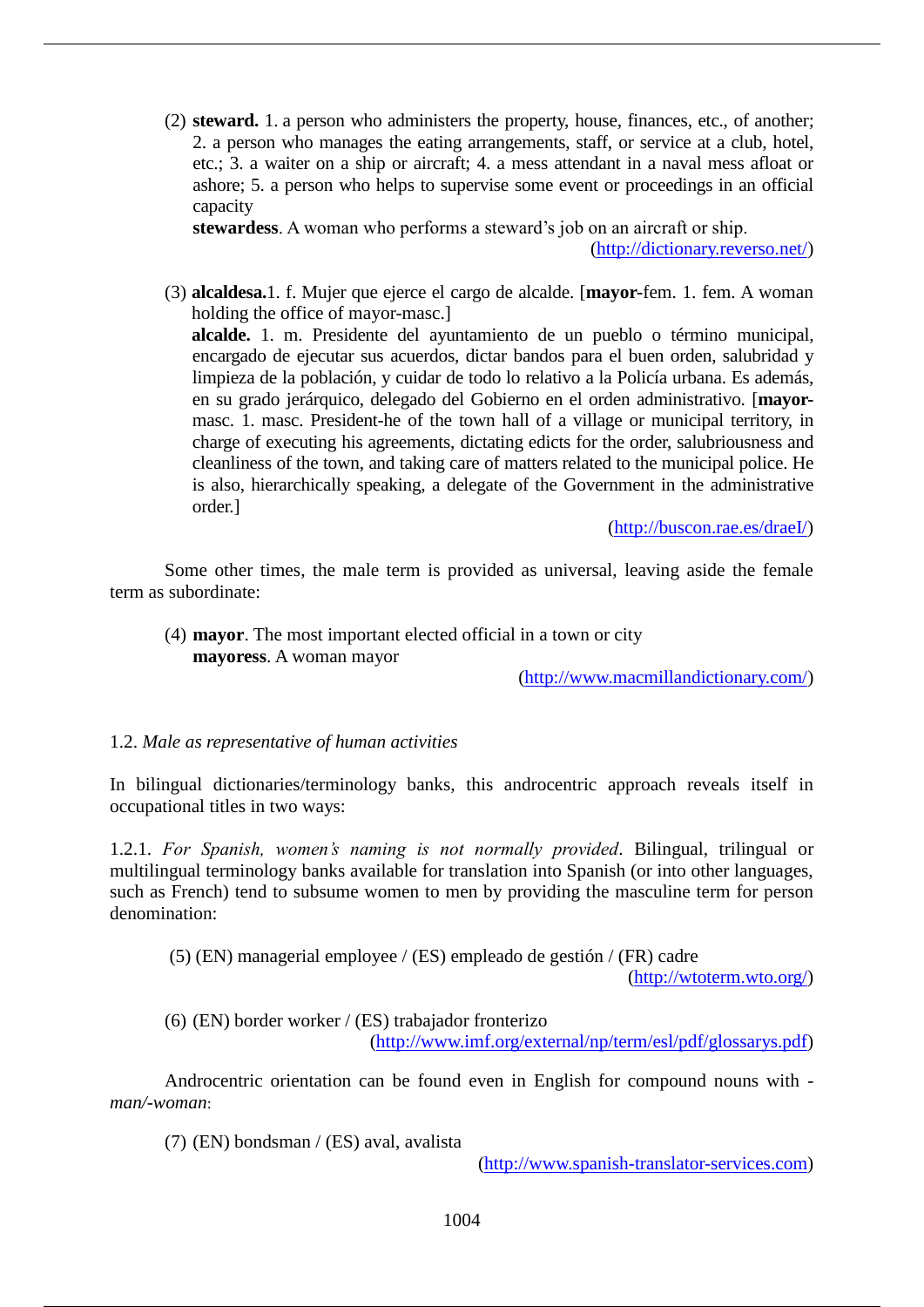Given the sociolinguistic complexity of gender formation in Spanish (Harris 1991), it may be not transparent or automatic for translators to produce the feminine term.

1.2.2. *When women's term is provided, often it is not accurate or it is flawed.* In the following example, from sport terminology, note the sexist inaccuracy of the French and Spanish terms: e.g. they are not 'árbitras'/'arbitres' ['referee-fem'], in the feminine, both standard terms, but 'árbitros femeninos'/'arbitres féminins' ['feminine-masc referee-masc'], in the masculine. It follows that all articles and participles should agree in the masculine too, something grammatically unacceptable:

(8) (EN) female referees / (ES) árbitros femeninos / arbitres féminins (EN) referee / (ES) árbitro / (FR) arbitre (Ordoño Múñoz 2004, Vol. 1 [English-Spanish-French], 16.Karate)

#### 1.3. *Failure in updating*

Languages have undergone a deep transformation in gender representation. Feminist proposals together with changes in social mores and gender relations have resulted in relatively successful language reforms, both in English (Cooper 1989; Pauwels 1997) and Spanish (Nissen 2002; Velasco, Vázquez and Ibáñez 2009). However, the new trends and the new social values have been either ignored in resources available for translators, or not sufficiently covered. Users do not find information on gender matters which might help translators to decide on which term to choose. Our claim is that this information is always desirable, often a must.

The policy of non-sexist English has been directed at banning job titles marked with feminine suffixes (e.g. 'hostess', 'usherette') and advocating terms which are neutral or unmarked for sex ('chair', 'usher'). But rarely do English dictionaries/terminology banks provide a note stating the changes that female terms with 'special' suffixes have undergone: Nouns with *-ess* endings are seen by many (i.e. all guidelines for academic writing in most universities in English speaking countries) as 'non-standard'; with *-ette* endings as 'a female imitation of the real thing' (Miller and Swift 1995: 135-9). It is our claim that a gender aware note, similar to existing notes on obsolescence, formality, literary style or dialectal variation, would be welcome, but it is not to be found in resources for English:

(9) **actor**, (fem) **actress.** A person who acts in a play, film, broadcast, etc.

(http://dictionary.reverso.net/)

(10) **acomodador,-ora** *m,f (hombre)* usher; *(mujer)* usherette

(http://www.wordreference.com/)

## (11) **usherette.** A female usher. (*ES) acomodadora*. **acomodadora**. *(EN) usherette*

(http://www.wordmagicsoft.com/)

As for Spanish, since double-gendered nouns referring to human beings reflect the male-female distinction, non-sexist Spanish has attempted to feminize all occupation titles for women and make sex-specific female terms which are not always included in the standard Spanish dictionary.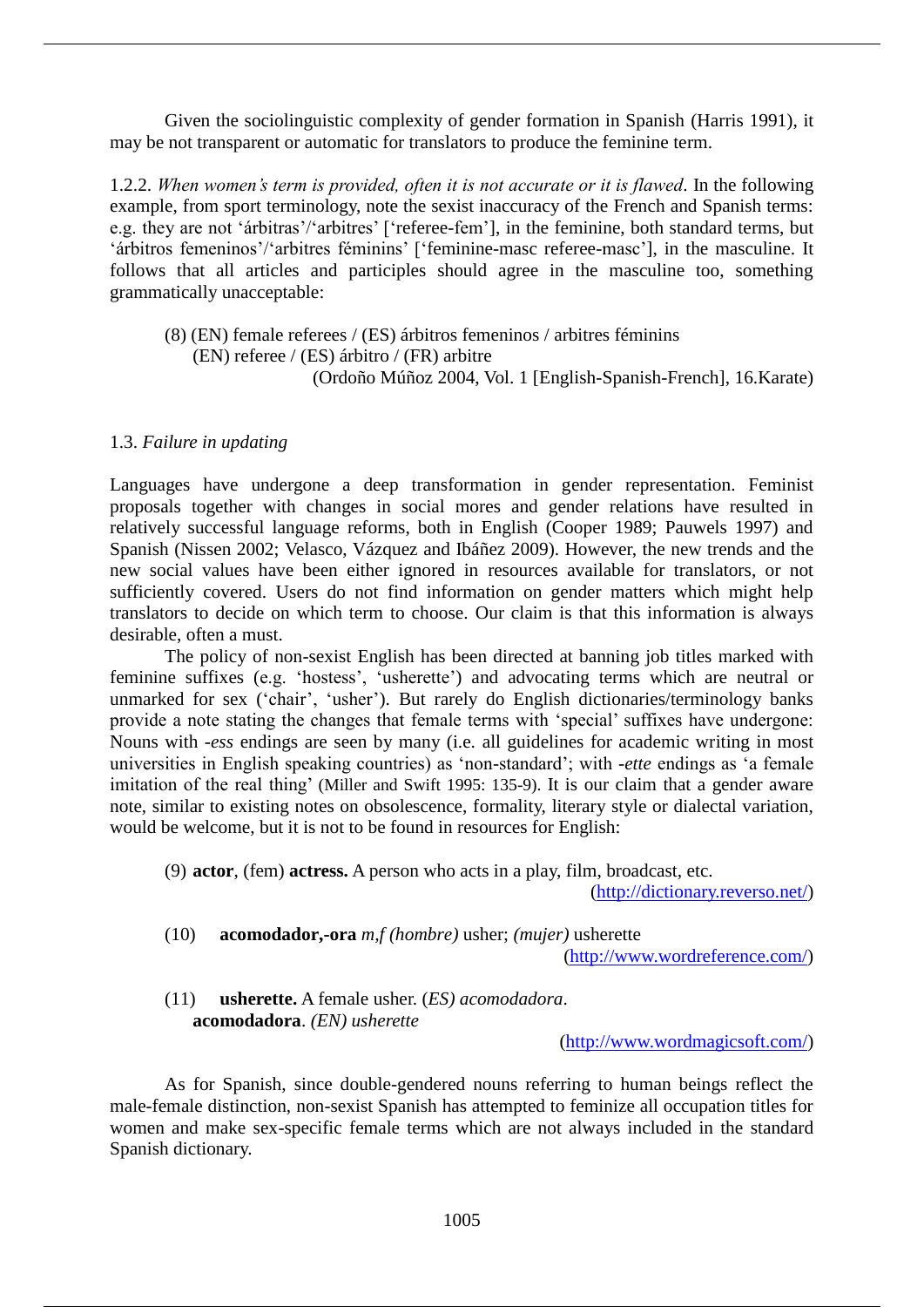Failure in updating terminological banks and dictionaries surely has an impact on translation, which will likely be more biased and conservative than it would be, should dictionaries provide information differently.

## 2. *Gentyll* glossaries principles

We hope to have revealed the need for gender aware glossaries and dictionaries. As a byproduct of our criticism, and as a way to counterbalance some of the existing resources criticized above, we undertook the compilation of new glossaries (*Gentyll*) following a set of postulates which are consistent with our criticism. Namely:

- Making sexual difference visible in the data bases. This entails specific female representation, not only male, so as to challenge androcentric bias ruling that men stand for human species.
- Treating the sexes in a symmetrical way, even graphically –occupying similar space, in parallel columns, not as merely an inflectional morpheme (e.g. *-ta*).
- Following anti-sexist policies in both languages. For English this means that identical terms for men and for women are offered as a first choice, except in terms with *-man/ woman*, *-boy/-girl* suffixes, in which case, these are parallel, with a note stating that the masculine does not represent both. If records show that neutral forms have been developed to substitute gender specific ones, these are offered too. If terms considered sexist are still in use (e.g. 'actress', 'waitress', 'mistress'), they are offered with a note stating it. In general, a note about what is considered sexist naming in the 2010s accompanies the term when applicable.
- Always providing the feminine term in Spanish, even if the Spanish Academy has not shown their preferences yet or if the term has not been recorded to have been used<sup>3</sup>. Users will find an indication of what is considered sexist, and what is still of common use in spite of feminist proposals (e.g. 'la fiscal', 'la juez'). For terms the Spanish Academy has had their say about, normative options are marked as preferable, but feminist proposals are also offered when they do not coincide with the Spanish Academy's recommendations.

We are well aware that these glossaries offer only temporary proposals for some entries. Our languages and societies are currently immersed in a process of profound changes and terms for women which were accepted years ago have not lived long (e.g. 'la presidente', 'the chairman'). And vice versa, terms the normative authorities feminized some time ago have not found social acceptance (e.g. 'fiscala' ['attorney-fem']). Therefore our glossaries must be regularly checked and updated.

#### **Notes**

<sup>&</sup>lt;sup>1</sup> Project funded by the Ministerio de Ciencia e Innovación (FEM2009-10976). We also thank the mobility grant awarded by Caja Madrid.

 $2$  All quotes from on-line resources were consulted in November 2011. The examples have been collected from some of the most frequently consulted. Not all of them are characterized by all the features we denounce, but most resources share most features discussed here.

<sup>&</sup>lt;sup>3</sup> Methodology for collecting data and criteria for incorporating neologisms will be presented shortly.